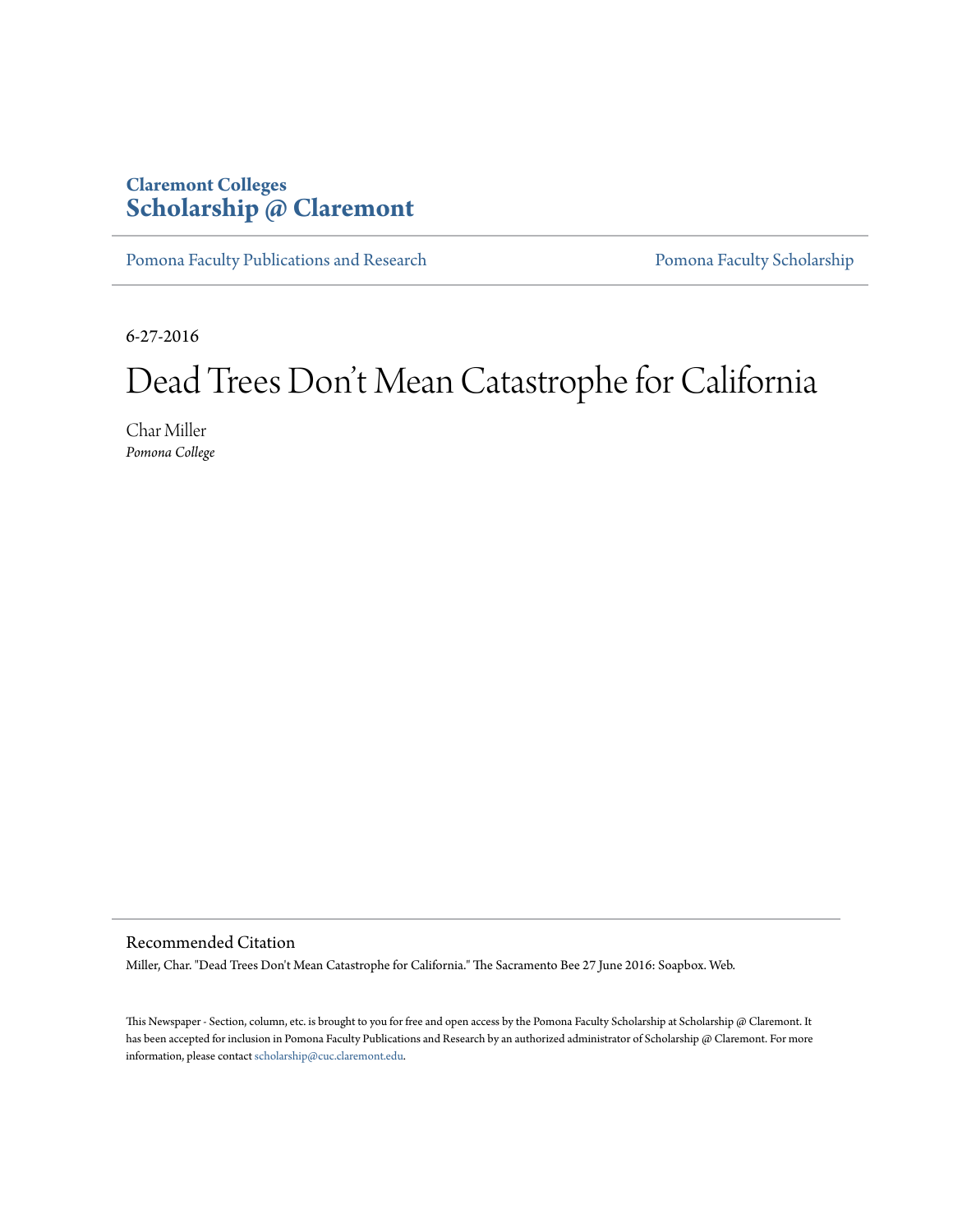HIGHLIGHTS

#### [SOAPBOX](http://www.sacbee.com/opinion/op-ed/soapbox/) JUNE 27, 2016 6:00 AM

# Dead trees don't mean catastrophe for California

There's no reason to panic over report of 66 million dead trees

Aggressive interventions aren't necessary to prevent huge wildfires

Sometimes, Mother Nature does know best



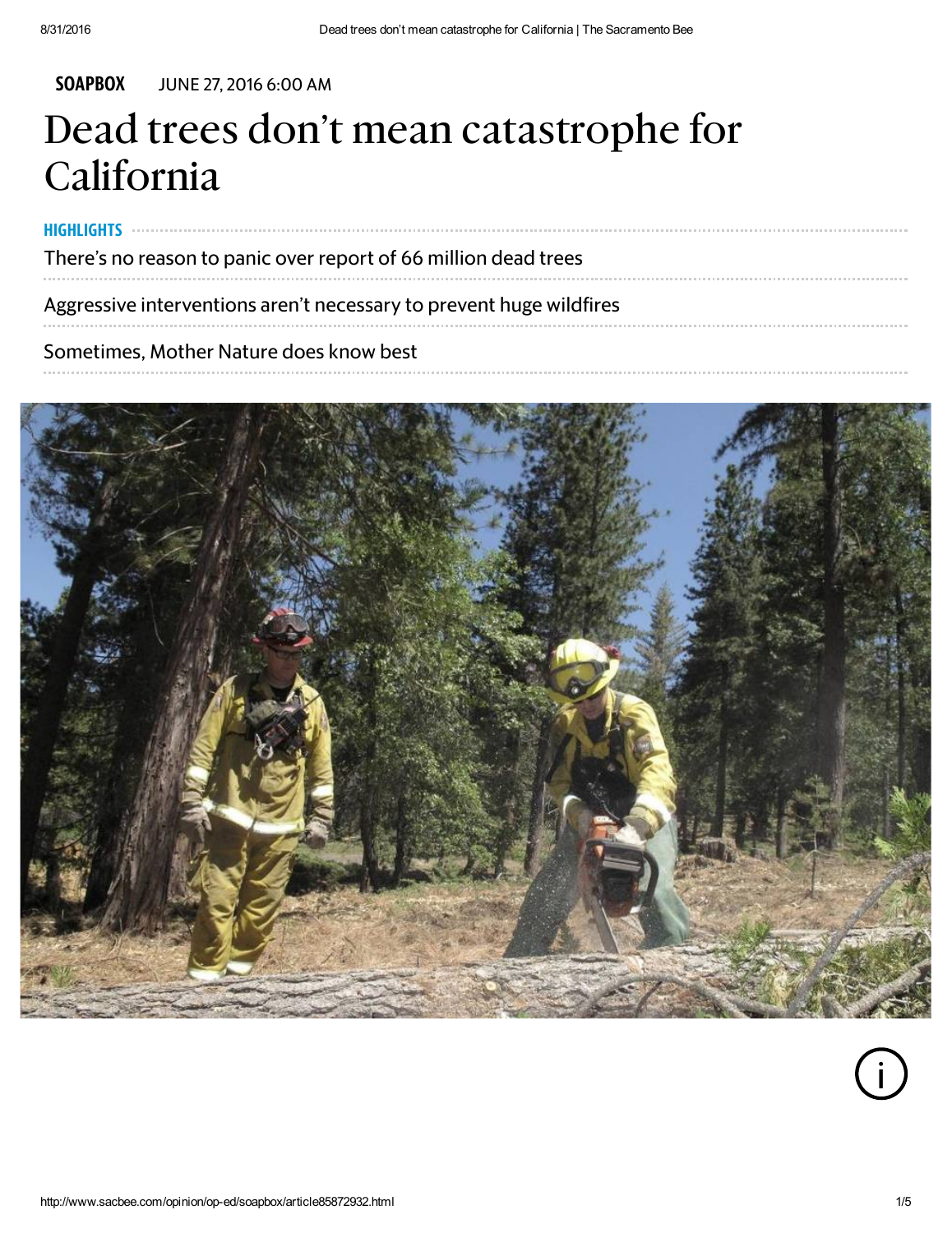#### BY CHAR MILLER Special to The Bee

Nature knows what it's doing. You'd never know that, though, from the panicked reaction to news that 66 million trees in [California](http://www.sacbee.com/news/state/california/water-and-drought/article85312432.html) have died since 2005, including 26 million said to have perished just in the last few months.

This data, which the U.S Forest Service and California Department of Forestry and Fire Protection just released, comes with fearsome maps that paint areas of highest loss in fire-retardant orange. The choice of color sends a worrisome signal. So does Secretary of Agriculture Tom Vilsack's hyped reaction: "Tree dies-offs of this magnitude are unprecedented," he asserted in a news release, and they "increase the risk of catastrophic wildfires that puts property and lives at risk."

Vilsack's prescription is clear: To stop the anticipated (and fiery) End of Times, federal and state public land managers must intervene quickly. More timber must be slicked off before it goes up in smoke. More prescribed burning must occur before mega-fires ignite.

These aggressive interventions, however, also miss the point. Tree mortality does not necessarily equal an escalation in fire risk, [catastrophic](http://www.sacbee.com/opinion/op-ed/soapbox/article30930528.html) or otherwise. That's evident in the record of the last 10 years of fires in the Sierra.

ADVERTISING

There have been large conflagrations such as the 2013 Rim Fire, but its size and intensity is consistent with the region's fire history. Cal Fire spokesman Daniel Berlant conceded as much when he acknowledged that the current die-off "doesn't necessarily mean more fires."

To presume otherwise carries another debatable assumption that dead trees contain no ecological value. Nothing could be farther from the truth. Just ask a woodpecker and the tree-boring bugs on which it happily feasts, or the pollinators, rodents and owls for whom such habitats are home ground.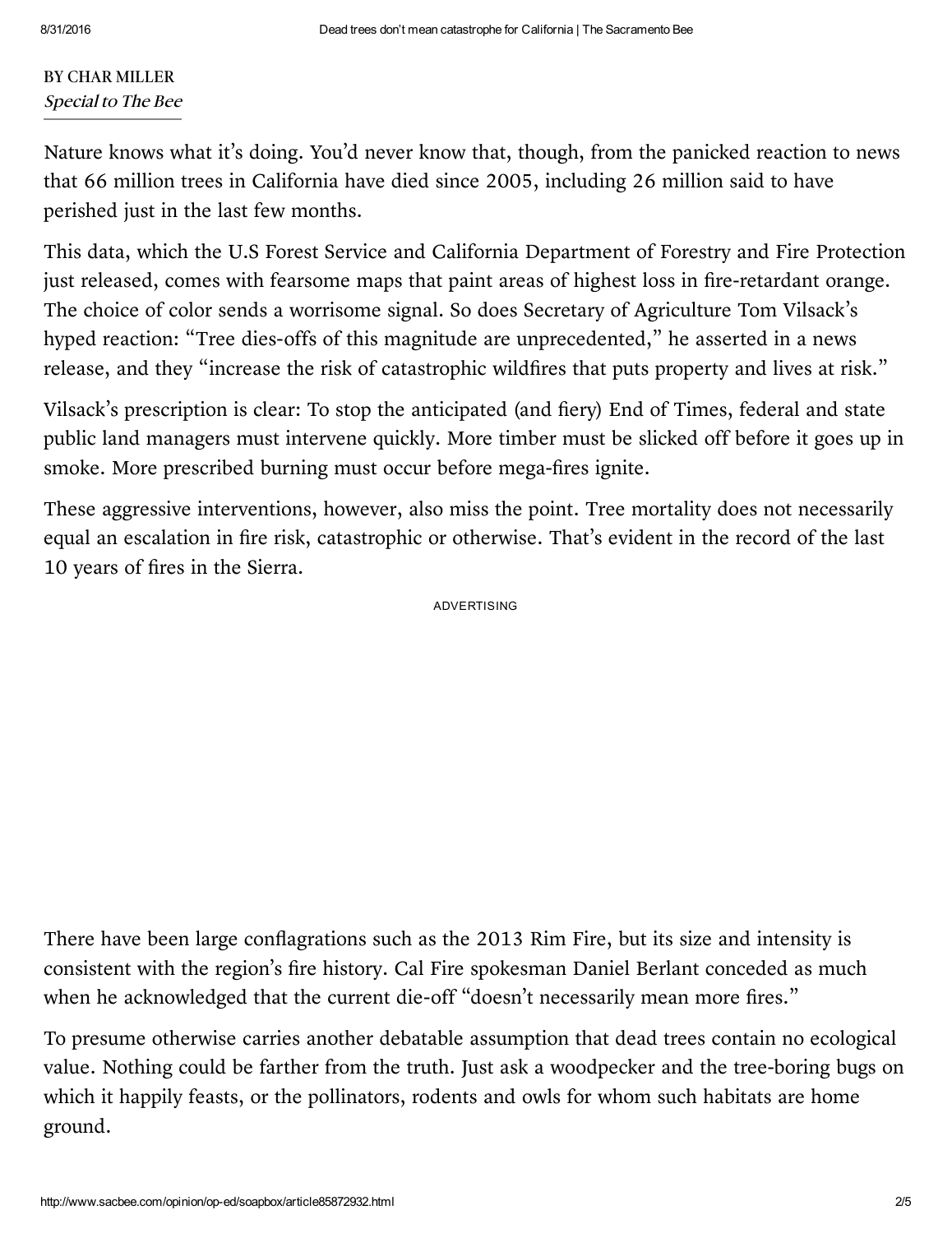Large fires are also an essential force in maintaining western U.S. forests' vitality. So argues ecologist Chad Hanson, whose field research undercuts what he dubs the "myth of catastrophic wildfire." He identifies two significant outcomes: high-intensity fires are critical to the healthy regeneration of Sierra forests; and major fires are ecological catalysts that support some of the highest levels of wildlife biodiversity of any forest type.

That's good news to be sure.

But what if Vilsack's worse-case scenario comes to pass? What if a massive wildfire explodes? What if it is so all-consuming that the original forest cover is incinerated, allowing other tree species or chaparral to supplant the pine, fir or sequoia we expect to encounter when visiting Yosemite National Park, or hiking in the Eldorado National Forest?

Such a radical transition on such a massive scale would in fact violate what we think a forest should look like. But nature does not particularly care about our cultural constructions – and that's a good thing. Our expectations need to match the new realities shaping these forests.

Those 66 million dead trees point the way to a more rational, less fear-driven approach to ecosystem management in our climate-changed era.

Char Miller is W.M. Keck professor of environmental analysis at Pomona College and author of "America's Great National Forests, Wildernesses and Grasslands." He can be contacted at char.miller@pomona.edu.

[reprints](http://www.mcclatchyreprints.com/)

### MORE [SOAPBOX](http://www.sacbee.com/opinion/op-ed/soapbox/)

The Easy Loan Site by Bills.com "Shark Tank" Star's Brilliant [Mortgage](https://www.onesmartpenny.com/landers/pages/mortgage-refinance-shark-4.html?utm_term=barbclose.jpg_2366a2_071116&utm_source=taboola&utm_adgroup=OSP_BC_IMG_Desktop&utm_medium=mcclatchy-thesacramentobee) Payoff Tip

**SportsChatter** Aly [Raisman](http://sacbee-sports-chatter.sacbee.com/sports-talk/slideshow/raiders-player-scores-date-aly-raisman/?utm_source=taboola&utm_medium=referral) says yes to date with Oakland Raiders player

Jose [Canseco's](http://sacbee-sports-chatter.sacbee.com/sports-talk/slideshow/jose-canseco-josie-cansecoplayboys-miss-june/?utm_source=taboola&utm_medium=referral) daughter Josie is Playboy's Miss June

**YOU MAY LIKE** [Sponsored](http://popup.taboola.com/en/?template=colorbox&taboola_utm_source=mcclatchy-thesacramentobee&taboola_utm_medium=bytaboola&taboola_utm_content=thumbnails-e:Below%20Article%20Thumbnails%20Responsive:) Links by [Taboola](http://popup.taboola.com/en/?template=colorbox&taboola_utm_source=mcclatchy-thesacramentobee&taboola_utm_medium=bytaboola&taboola_utm_content=thumbnails-e:Below%20Article%20Thumbnails%20Responsive:)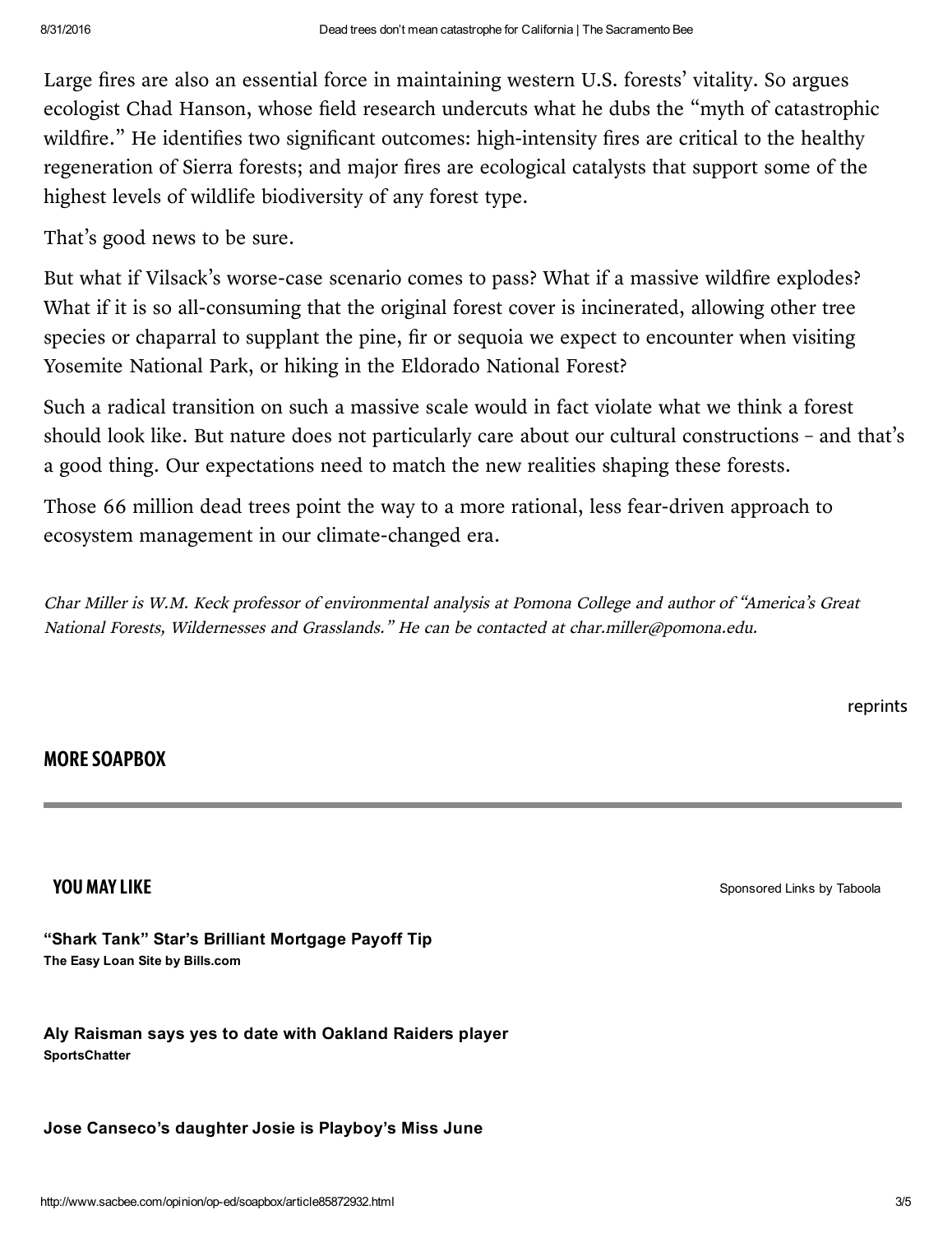#### **[SportsChatter](http://sacbee-sports-chatter.sacbee.com/sports-talk/slideshow/jose-canseco-josie-cansecoplayboys-miss-june/?utm_source=taboola&utm_medium=referral)**

#### **OddChatter** The 'ab crack' is newest body trend to spark social media [outrage](http://sacbee-odd-chatter.sacbee.com/oddity/slideshow/ab-crack-newest-body-trend-spark-social-media-outrage/?utm_source=taboola&utm_medium=referral)



#### **COMMENTS**

Sign In Using The Social Network of Your Choice to Comment

To learn more about comments, please see the [Comments](http://www.sacbee.com/site-services/article2583686.html) FAQ.

[Terms](http://www.sacbee.com/site-services/terms-of-service/) [Privacy](http://www.sacbee.com/site-services/privacy-policy/) Policy Social by Gigya We thank you for respecting the [community's](http://www.sacbee.com/site-services/commenting-policy/) complete guidelines.

2 Comments **Subscribe [RSS](http://comments.us1.gigya.com/comments/rss/177072/Sacbee%20-%20General/www.sacbee.com%2Fopinion%2Fop-ed%2Fsoapbox%2Farticle85872932.html)** Subscribe RSS

62 days ago

### LaVonne Delperdang

The other side of the picture - live trees and well maintained forests absorb CO2 from the atmosphere and release O2 whereas fires put tons of carbon emissions into the atmosphere